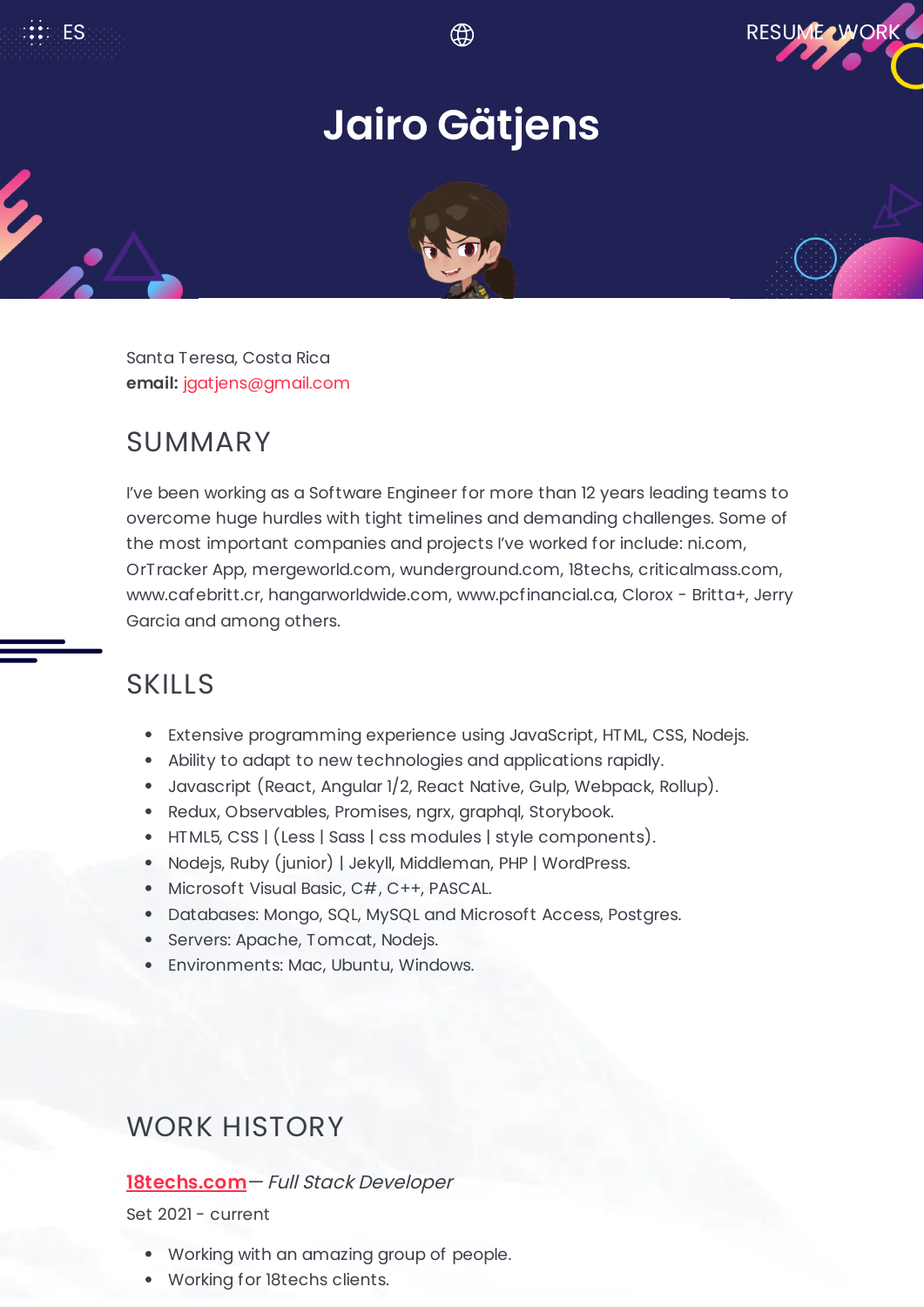- Responsible for creating demos and full products for clients.
- Create Figma prototypes.
- React, Next.js, Nodejs, etc..
- I enjoy sports (soccer, surfing, and skate surfing).
- PC and macOS environments.

#### **[hangarworldwide.com](https://hangarworldwide.com/)**— Technology Lead

Jan 2020 - 2021

- Career developer
- Work on ni.com projects
- Create unit tests for ni.com projects
- Custom storybook components (angular and vanilla javascript)
- Create a small design system for hangarworldwide.com
- Create programs for people level skills
- Talk directly with clients
- Responsible for creating demos for clients
- Follow Agile methodologies (Azure)
- Create Figma prototypes
- Help with ni.com design system

#### **[18techs.com](https://18techs.com/)**— Full Stack Developer

Apr 2016 - 2019

- Work on OrTracker React native app, Web App, and Node API.
- Work for mergeworld.com.
- Create multiple static and dynamic WordPress sites.
- Create style guides for multiple sites.
- Create SPA using react and angular.
- Migrate www.wunderground.com to angular
- Work with multiple APIs
- Server side rendering with Expressjs
- Unit test with jasmine
- Use of Agile methodology (Jira)
- D3 and D3 server side rendering
- Foundation

#### **[hangarworldwide.com](https://hangarworldwide.com/)**— Front End Lead

Aug 2015 - Mar 2016

- Generated a methodology for Code Reviews at least once a month within the Front–end department.
- Fostered an environment to lunch and learn at least once a month
- Acted as a leader in terms of technology. Manage deliverables, raise flags (risks), and ensure that the projects cames on time and in compliance with the estimate.
- Scheduled and conducted one on one at least every 15 days with all my team members.
- Created tasks for people who were available.